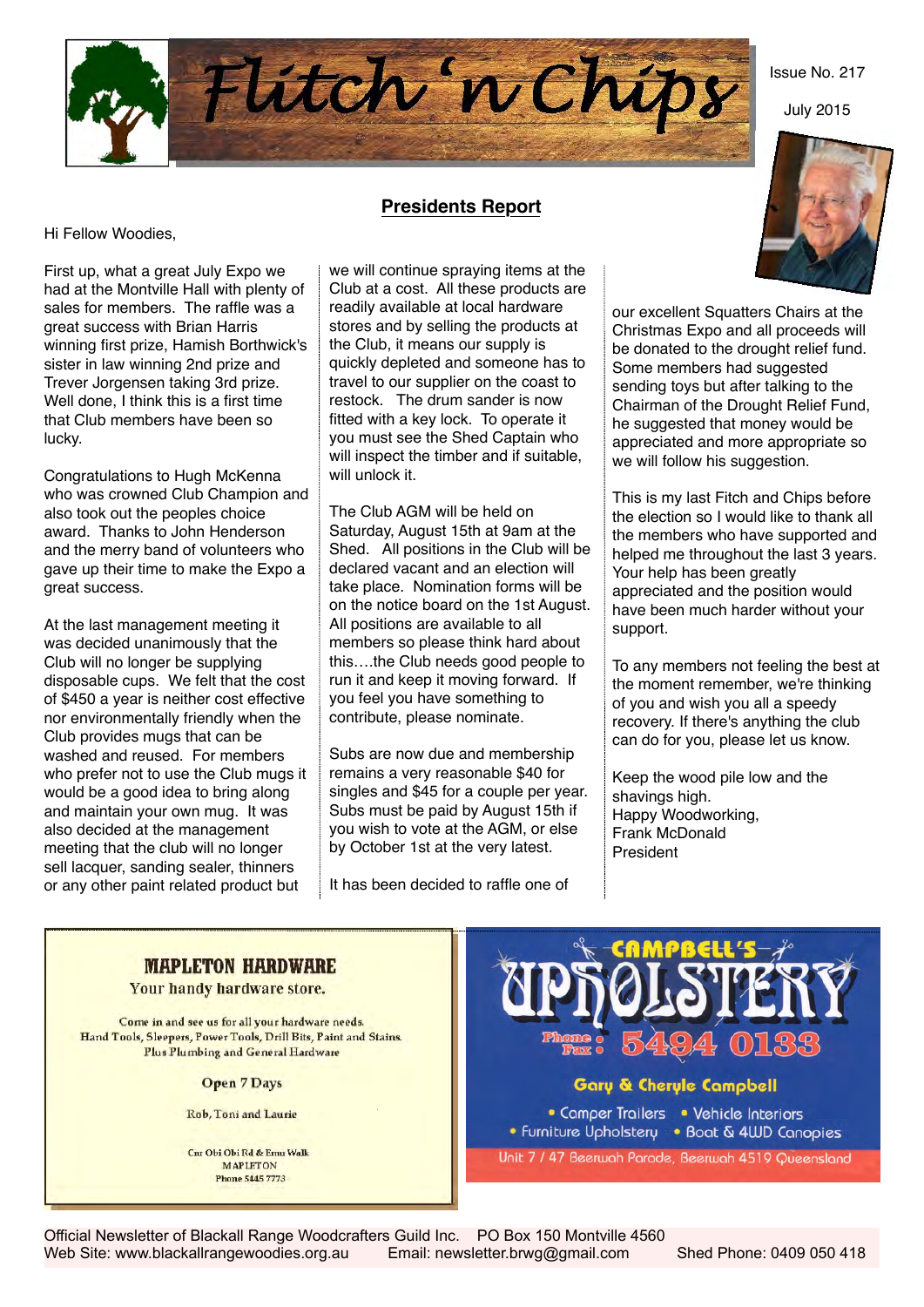





Wayne Dunn from Festool brought along a selection of Festool equipment on a Tuesday morning in July and demonstrated some of the features of these well made machines.







**DAVID BLACK PROPRIETOR** 

Phone: (07) 5443 9211 Phone: (07) 5443 9527 Mobile: 0413 945 798 Fax:  $(07) 5443 5714$ 4/20 Kayleigh Drive Maroochydore Qld 4558

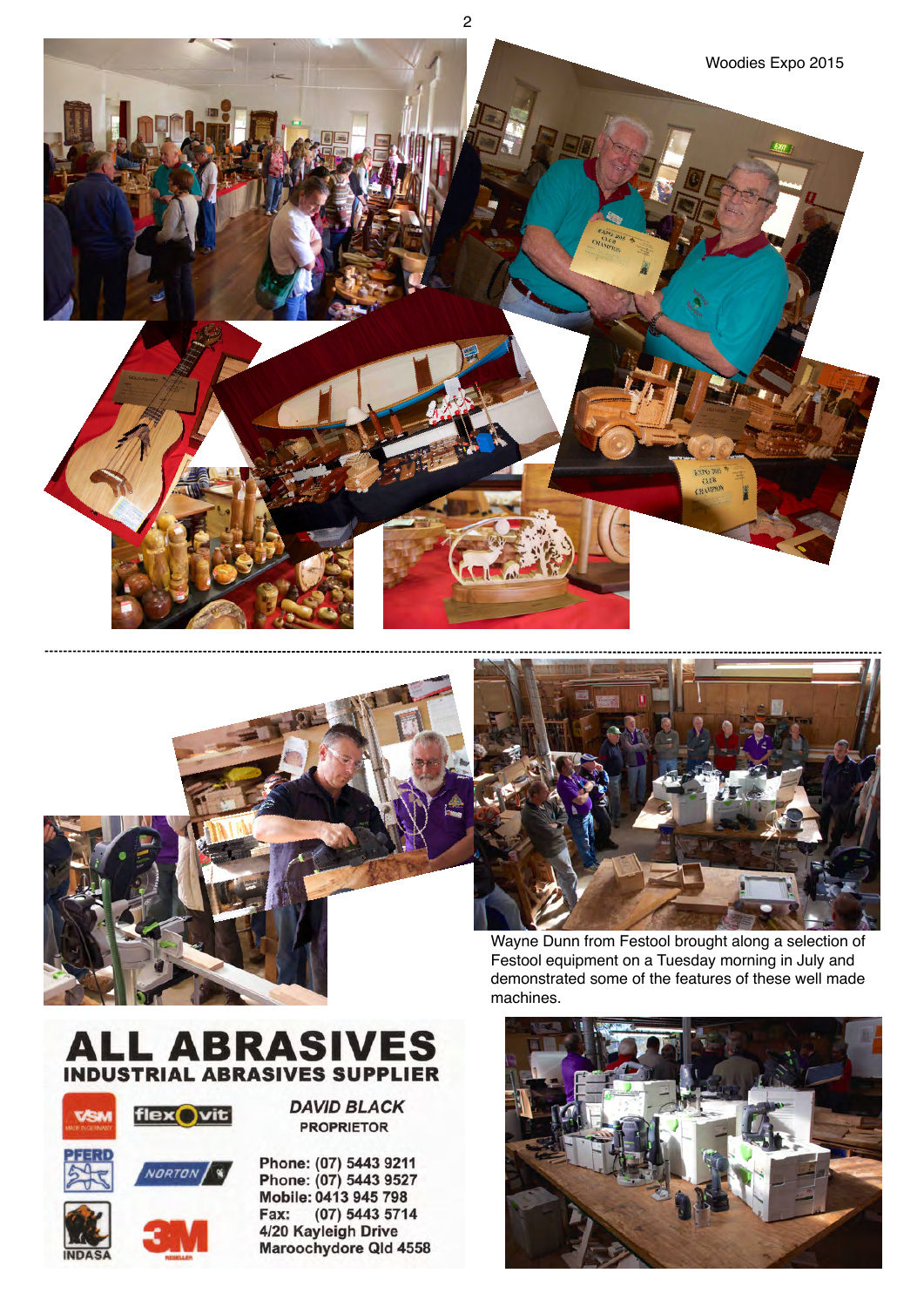### Tips and Tricks

### By Warne Wilson

#### **Fitting a bit in a router -**

I would like to explain and clarify a little mystery which intrigues many woodworkers. Many of us have been taught to insert the bit in the collet then withdraw it a little before tightening. The way the collet works is; two matching tapers, one on the cone beneath the collet nut increasing toward the nut, and the other, the taper machined into the router spindle, reducing toward the bottom. Explanations of why a small gap must be left have varied between "Lessening vibration" and "Reducing heat transfer from the bit" but the reason is very simple and completely understandable when you 'get it!' 

When the collet nut is tightened the two tapers combine to compress the cone against the shank of the bit to create a friction fit that locks the bit in place. But I want you to imagine two scenarios: (1) The cone grabs the shank to lock onto it BUT IT NEEDS TO BE TIGHTENED JUST THAT LITTLE BIT FURTHER! Because it is locked on and it cannot be tightened further because it cannot slide further along the shank if it is locked on and the bit is bottomed. (2) If the bit has been withdrawn a couple of mm after insertion, the cone may be tightened further on the shank even though it is locked on because the two can move together.

If a woodie tries to tighten a bottomed bit, he or she is courting the irresistible force and the immovable object syndrome – he or she might get away with it repeatedly, but one day the bit will creep out under load and this will lead to an interesting experience! If the bit is inserted to the bottom and withdrawn a little it enables the cone to grab the shank tighter because they are able to move together. Remember though; you don't have to gorilla it – just firm, with respect to the machine  $-$  that's all  $-$  apart from this; keep your router bits clean to promote the friction fit and, of course, avoid using oil on the shank.

### Safety Notes

By Warne Wilson and Dave Banister

How many times have we seen members avoiding use of the acrylic face guards? Particularly on the lathes, but during any process where a bit of flying wood could make a Woodie's face look as though it had been hit with a brick. Sorry to be dramatic but WAKE UP AUSTRALIA! The face guards were purchased for your use and by avoiding them you may lead yourself to lingering regret.

The same goes for ear protection when using high decibel emitting machines; the most heard excuse is "My hearing is shot anyway so it doesn't matter" or "I just turn my hearing aid off" Surely your remaining percentage of hearing is valuable and must be protected.

Protect your eyes at all times, damage to eyes or the loss of an eye can be a life changing event. Accidents can happen faster than the blink of an eye.



Please heed our recent warning about wearing loose clothing around machines. A loose sleeve can catch and distract concentration or perhaps get caught.

A Guild rule is to wear substantial shoes or boots - thongs and bare feet are a no no. Please do not step over an offcut or other trip hazard on the floor – either pick it up or make it safe.

Do not lift an item that is too heavy for you – do not be afraid to ask someone to help, that's what we all do in the shed – we help each other.





The benches for the Maleny Golf Club have been completed and as shown below are providing welcome relief after a hard round!



# **ROGER LOUGHNAN**

**REAL** 

**ESTATE** 

### **MIGHTY HELPFUL MITRE IO TIMBER and HARDWARE**

**MALENY** 

"For all your hardware needs"

Phone 5494 2466

10% Discount to BRWG



# Selling houses, land, farms in Maleny, Montville, Mapleton & beyond

Ph: (07) 5478 5288

Shop 2 / Corner Post Office Road & Obi Obi Road, Mapleton sales@rlre.com.au

www.rlre.com.au Open 7 Days

3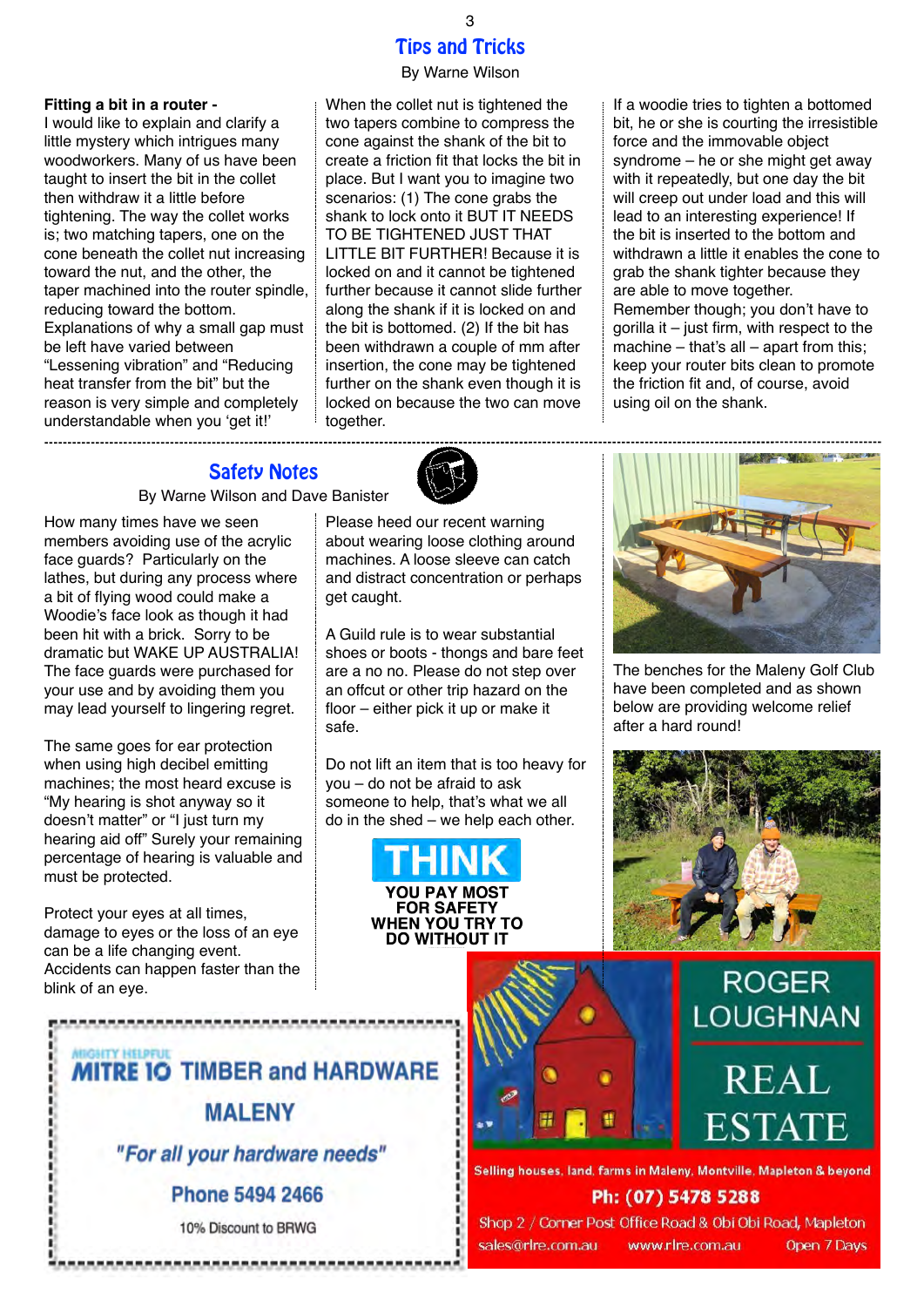Monthly Feature - Meet A Member - By Trevor Jorgensen 4

### **MEET PHIL ENGLISH – Member No 310**

You always know when Phil English is at the Woodies. Go inside past the welcome sign, walk down the row of bandsaws, look over to the lathes and you will see a group of members all laughing and talking in a group. And there in the middle is Phil, with a grin from ear to ear telling a story that would suit any TV comedy hour, making model wheels to fit toys for the Salvo's Christmas Charity.

In the Blackhall Range Woodcrafters Guild, there are many members who can be classified as genuine and likable characters. None more so than Phil English who is one of the most affable personalities you would ever hope to meet. His quick wit, humour and beaming smile will light up the darkest space. But there are some surprising aspects to Phil's life that many might not know, but may like to know.



Phil English (A recent picture????)

After a hectic and successful career in the textile business in Sydney, Phil finally came to the Blackhall Range in 2003 (mainly to get out of the rat race suffered in cities), pleased to get away from the enforced deadlines imposed by overseas travel, shipping schedules and limitations, and business demands, joining the Woodies not long after in 2006.

*You ran a very, very successful business for many years, Phil. To what do you attribute your success?*

Having good staff. Always employed smarter people better than me. There are too many entrepreneurial ego trippers out there who never employ people who are smarter than them, they reckon. Big mistake. You see the results of their success in the business on the auctioneer's floor every month.

*Some say they get a lot out of being a member of the Woodies? What is it that you get out of being a member at the Woodies?*

The camaraderie that comes from mixing with good people with a sense of humour. The Woodies provide that for me.

*And the best piece of woodworking you personally prize?*

A hall stand that incorporates a much treasured mirror I was given years ago. A special piece of memorabilia framed in something I made and am proud of.

*What about the mistakes in woodworking? We all make them. What is your worst one?* 

I forget. Don't keep a book on these. Burnt the lot of them. Too bad Trev. Ha!

*You are sometimes described as one of the waggish blokes in the club. Your laughter is infectious, and you light up the room with your humour. What is it that makes you laugh Phil?*

Being around people with a quick and clever wit. Friends taking the mickey out of each other. Friendly banter. Not much of this today with everyone being so serious.

*What is a word do you think, that best describes you?* 

Fun ! l really enjoy being with people who laugh.

*What to you is perfect happiness?*

Waking up in the morning.

*How do you relax?*

Reading a good book on an ocean cruise where there are no distractions, and deadlines. Playing cards with mates– 500 in particular. Brings out the laughs. Bridge? No! Too serious.

I like photography. It gives me great pleasure to enlarge and produce a pleasing photograph that can be displayed in our home, admired by friends. And again, I like reading about the adventures others have in their lives. Reading takes me on a journey sometimes in another dimension.

*What do you read? And who are your favourite authors?*

Espionage, and WW2 military intelligence (now there is the greatest oxymoron). Like The Spy Who Never Was by Lt. Cmdr. Ewen Montagu. Leon Uris Exodus, Len Deighton The Ipcress File, and James Patterson who is known for his novels about fictional psychologist Alex Cross. I enjoy reading the intelligence behind the plot, the intense scheming and logic of the strategy. The thought of how code breakers broke the WW2 enigma machine for example.

*What would be your personal greatest extravagance?*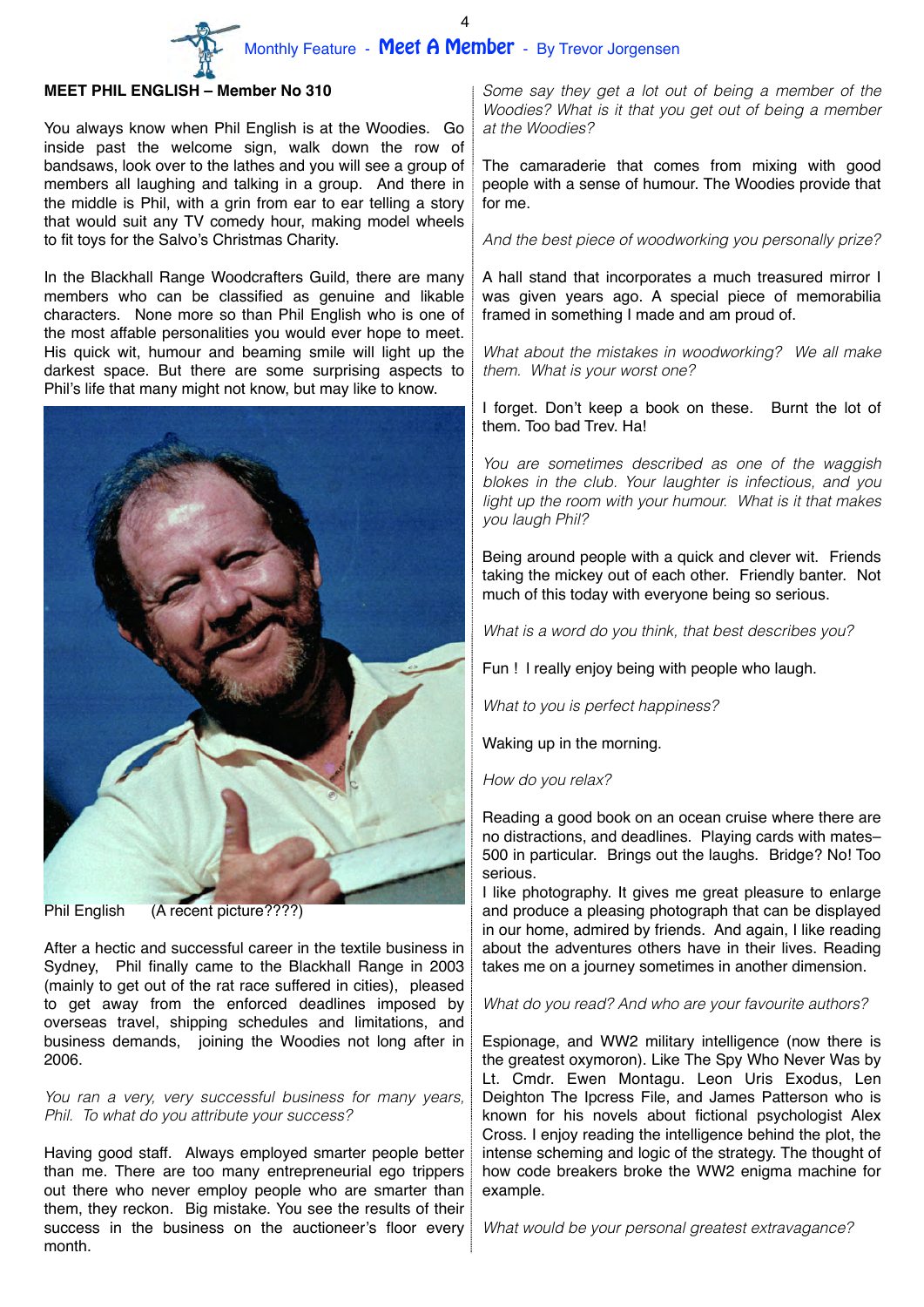#### Our Member Profile continues………

My car. It's not going to be explained here but those that know me, know "it".

*If you had the opportunity again, which talent would you most like to have?*

### Architecture and graphic design.

*What music do you like? e.g. country, classical, hard rock (ACDC), popular, etc,*

All of the above except heavy metal and opera sopranos who, upon reaching a high note, sound like they are wearing a barbed wire bra.

*Do you draw inspiration from anyone in particular, that you have either read about or met?*

Not anyone in particular, but Nelson Mandela, the Dali Lama and Mahatma Gandhi I admire. They achieved much through a quiet determination and positive direction.

### *What is it that you most dislike?*

A big dose of bullshit. Don't ever try it on me. My radar antenna rises like the proverbial Phoenix. And tailgaters – they can't read my mind. If they could they'd shrink.

*What is your greatest regret?*

Not to have flown a WW2 fighter plane.

*In your opinion, does Australia need to be made a better place?*

Yes

*If you had the finances and the political position, how could you, or would you, change Australia from what it is today?*

Among other things, build a water pipeline from far North Australia - to Adelaide. The long way 'round! A realistic national service/work for the dole system might be appropriate, and give everyone self discipline and a strong work ethic.

*Should you have a handful of young adults about you and you were giving advice, what would you say to them?*

Always maintain a PMA (a Positive Mental Attitude), and always have another mountain to climb. And take a calm approach to all that inhibits your journey along the way. A frantic, angry, screaming approach to a problem will see it arrive on your doorstep next day.

*And finally Phil, you had a big birthday last year. What is your philosophy on life or the greatest lesson life has taught you?*

Ed Howe, owner of one of the largest distributors of racing parts in North America and racing car designer, once said "If you don't learn to laugh at troubles, you won't have anything to laugh at when you grow old." My philosophy as well.

Lessons life has taught me? My Dad's friend taught me the value of money earned, mostly the hard way, while my Dad taught me to respect it.

### Maintenance Report

by Brian Harris

- 3/7 A Keyed switch has been fitted to Drum Sander, this will require a key, available from the Shed Captain of the day, to be used to allow the switch to be turned on.
- 5/7 Already (just 2 days later) some heavy handed person who cannot recognise a keyed switch has forced it to use the equipment. This destroyed the workings which necessitated complete dismantling and reconstruction of the working parts of the switch. The next person to do this will be charged the \$160 that it cost.
- 8/7 Laguna Band Saw Both bearings on the lower wheel were replaced with new ones as one had seized and the other was nearly there.
- 11/7 One of the grinders has been rotated on its stand to give better access when sharpening long chisels.
- 15/7 Four 8mm Allen Keys have been made for use with the lathes as the others have gone missing.

A new chuck has arrived and will be fitted to the drill press in place of the keyless one that has been causing problems.

When the white missionaries came to Africa they had the Bible and we had the land. They said 'Let us pray.' We closed our eyes. When we opened them we had the Bible and they had the land.

 $\sim$  Desmond Tutu





24 hour Fast Glass Replacement

Mobile: 0427 943 733 Phone: 5494 3733 Fax: 5494 3473 6 Lawyer Street, Maleny